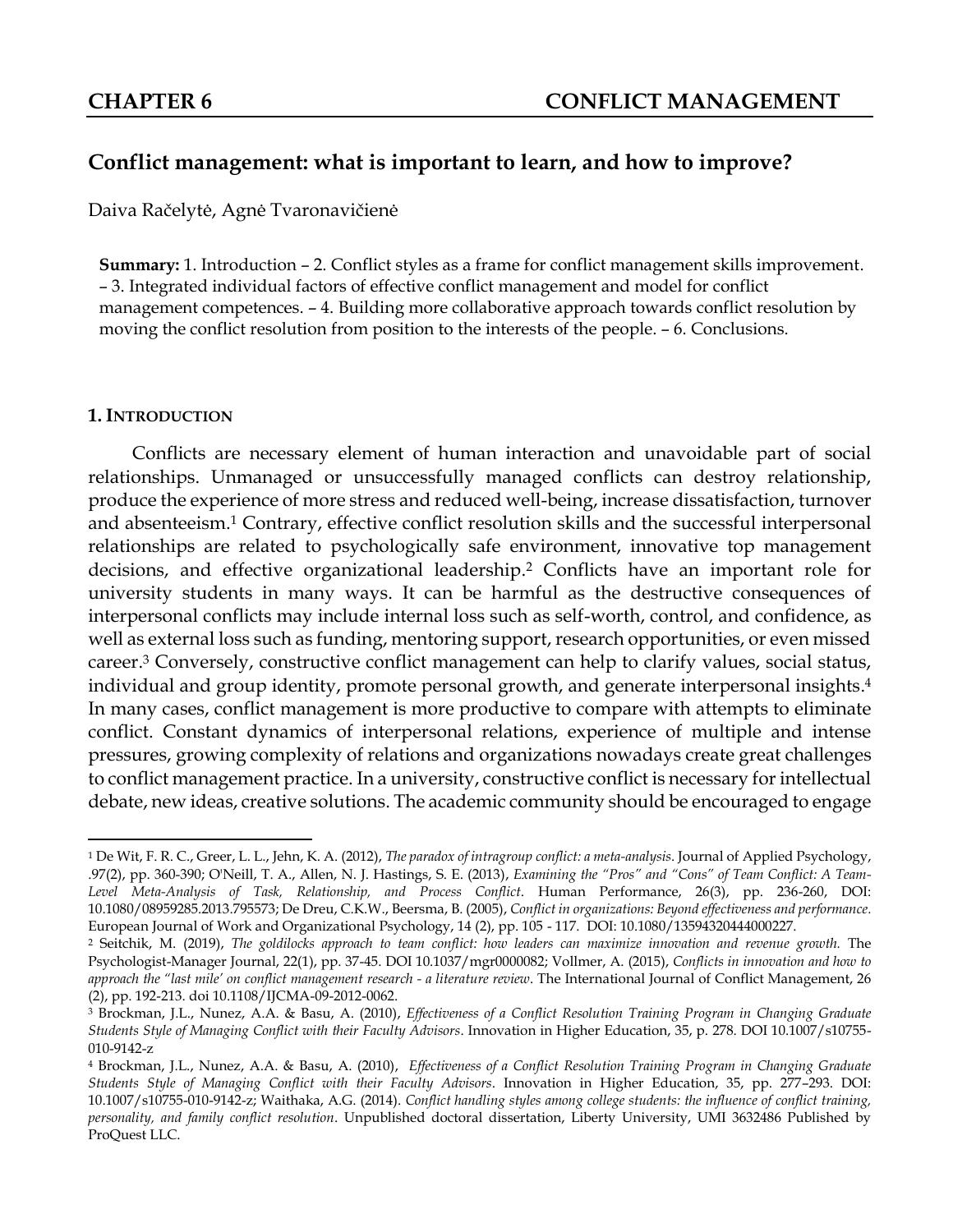in conflict at an appropriate level. <sup>5</sup> Managing conflicts in a constructive manner is one of the most important competencies that university students need to develop. However, the current curricula of many Universities do not reflect student's need for effective conflict management skills. <sup>6</sup> Conflicts need to be managed for changing their process and consequences from destructive to constructive and encourage a peaceful coexistence of people sharing different views and values. The aim of this chapter is to reveal the main conflict management variables and skills, which are necessary for students. Thus, it is so important to identify individual factors that influence success in conflict management, to define the most effective ways to improve them, to apply appropriate model for conflict management competences. Chapter focuses on the encouragements of students to adopt the most suitable approach towards complicated conflicts and serves for their communication skills improvement using ability to move from the position towards the interests and real needs of the people. Chapter starts with an introduction to main conflicts styles, continues with discussion on individual factors of effective conflict management and ends with suggestions for more collaborative approach towards conflict resolutions and concrete techniques to achieve it. This small volume study was carried on using the scientific literature analyses and profesional experience of the authors.

#### **2. CONFLICT STYLES AS A FRAME FOR CONFLICT MANAGEMENT SKILLS IMPROVEMENT**

For many years, the dominant approach to studying how people response to conflict has been conflict styles approach, or "dual-concerns" model. <sup>7</sup> This approach defines that five styles responding to conflict (cooperative (also problem solving, integrating), competitive (also dominating, contending, confronting or forcing), avoiding, accommodating (also yielding or obliging) and compromising) are based on two main dimensions: concern for one's own goals, and concern for the other person's goals. Accommodating style reflects a high concern for others with low concern for self, whereas competing styles can be illustrated by a high concern for self with low concern for others; avoidance means a low concern for both self and others, whereas collaboration style reflects a high concern for both self and others.

People use different behaviors to manage various conflicts. Which style is most effective in specific situation for particular participants? Specifically, effectiveness can be defined in two approaches. Relational outcomes are bound up in relationship quality (e.g., interpersonal trust in parties), value of relationship, likelihood of future relationships. Substantive outcomes are more based upon specific goals and acceptable solutions being reached or not reached. Various factors of the conflict context have a big impact on the selection and usage of conflict style. It can be listed: complexity of the conflict issue, time, which party are able to allocated for the resolution, importance of conflict issue to parties involved, power of parties, their relationship value, and resources, which are available for parties. <sup>8</sup> Person will reach higher levels of conflict management effectiveness if she/he is more aware of contextual features and possess an ability

<sup>5</sup> Jacobson, R. A. (2012), *Managing conflicts and resolving disputes involving students on university campuses: the present and the future. Unpublished doctoral dissertation.* York University, Toronto, Ontario, p.86.

<sup>6</sup> Lang, M. (2009), *Conflict Management: A Gap in Business Education Curricula.* Journal of Education for Business. March/April, pp.240-245

<sup>7</sup> Thomas, K. W., Kilmann, R. H. (2010), *Thomas-Kilmann Conflict Mode Instrument.* http://www.mrema.org/wpcontent/uploads/2018/05/THOMAS-KILMANN-CONFLICT-MODE-INSTRUMENT5.6.16.pdf

<sup>8</sup> Rahim, M. A. (2002), *Toward theory of managing organizational conflict.* The International Journal of Conflict Management, 13, 206-235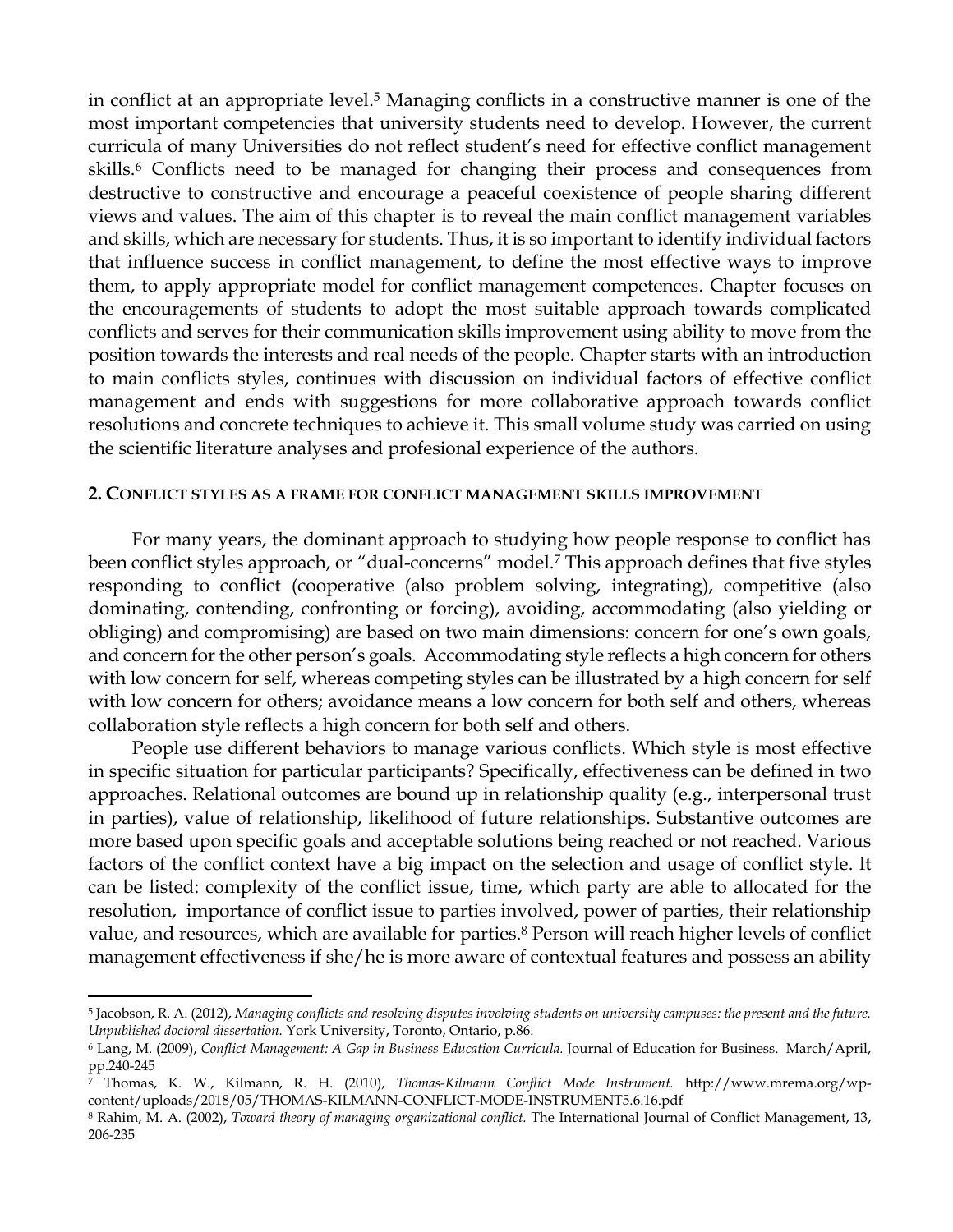to use diverse styles of conflict management. It is proved, that using a diversity of conflict handling styles results in enhanced conflict handling effectiveness only when both the contextual factors inherent in conflict are considered and the individual differences profile necessary to navigate conflict is possessed.<sup>9</sup> This means that conflict management process needs a good preparation, gained knowledge and skills, which let a person to identify important contextual factors and choose the most appropriate strategy for the resolution of the conflict.

The results of many studies provide a strong support for a conceptual fit between personality traits and conflict management styles, and more specifically, establish agreeableness as a key predictor of various conflict management styles. <sup>10</sup> Even different facets of agreeableness can explain significant variance in each of the five conflict management styles. For example, low scores on straightforwardness, compliance and modesty predict dominant style, implying that more Machiavellian or deceitful individuals preferred to dominate those with whom they disagreed. Compliant individuals tend to be obliging and sacrifice their needs for others, they also may be less trusting of others and choose to be passive and to avoid conflict. Altruistic individuals are most likely to be self-sacrificing and willing to compromise in finding an integrative solution. <sup>11</sup> Extraverts are more likely than introverts to use integrating, obliging, compromising and avoiding styles. Emotional stability predicts integrating style, while neuroticism predicts dominating style.<sup>12</sup> The personality traits should, therefore, be understood and considered for conflict experience, conflict management and performance. Every person should first know himself and be able to identify his /her style and personal traits, which may have influence conflict management strategy choses.

Conflict researchers find other important individual variables. For example, cooperating was clearly named as the highest preferred conflict style for participants who were assessed with a high level of Emotional Intelligence (EQ), and directing was a preferred conflict style for participants who were assessed with a lower level of EQ. <sup>13</sup> Forcing related positively and problem solving related negatively to being a perpetrator at bullying. <sup>14</sup> Achievement motivation is positively related to an integrative approach. Thus, creating conditions that motivates people to succeed may enhance the use of an integrative approach. The results indicate that individual characteristics can be a potent cause to integration. Regardless of situation, integrative approach was associated with high quality outcomes in terms of decision quality, fairness, satisfaction, and trust. <sup>15</sup> Empathy and knowledge of context are related to number of conflict styles used to

<sup>9</sup> Lamia, J. F. (2011), *A theory of conflict handling: integration of individual differences and contextual factors.* Unpublished doctoral dissertation. Saint Louis University. P.52. UMI 3440158 Retrieved from ProQuest Dissertations and Thesis database.

<sup>10</sup> Komarraju, M., Dollinger, S. J., Lovell, J. (2012), *Agreeableness and Conflict Management Styles: A Cross-Validated Extension.* Journal of Organizational Psychology, 12(1), pp.19-31.

<sup>11</sup> Komarraju, M., Dollinger, S. J., Lovell, J. (2012), *Agreeableness and Conflict Management Styles: A Cross-Validated Extension*. Journal of Organizational Psychology, 12(1), pp.19-31.

<sup>12</sup> Ayub, N., AlQurashi, S. M., Al-Yafi, W. A., Jehn, K. (2017), *Personality traits and conflict management styles in predicting job performance and conflict*. International Journal of Conflict Management, 28 (5), p.685, https://doi.org/10.1108/IJCMA-12-2016- 0105.

<sup>13</sup> Ellis, A. C. (2010), *Exploring the Relationship of Emotional Intelligence and Conflict Management Styles.* Unpublished doctoral dissertation. The University of North Carolina at Greensboro. UMI 3434138 Copyright 2011 by ProQuest LLC

<sup>14</sup> Baillien, E., Bollen, K., Euwema, M. & De Witte, H. (2013), *Conflicts and conflict management styles as precursors of workplace bullying: A two-wave longitudinal study*. European Journal of Work and Organizational Psychology, DOI: 10.1080/1359432X.2012.752899

<sup>15</sup> Rognes, J. K., Schei, V. (2010), *Understanding the integrative approach to conflict management*. Journal of Managerial Psychology, 25 (1), pp. 82-97. DOI 10.1108/02683941011013885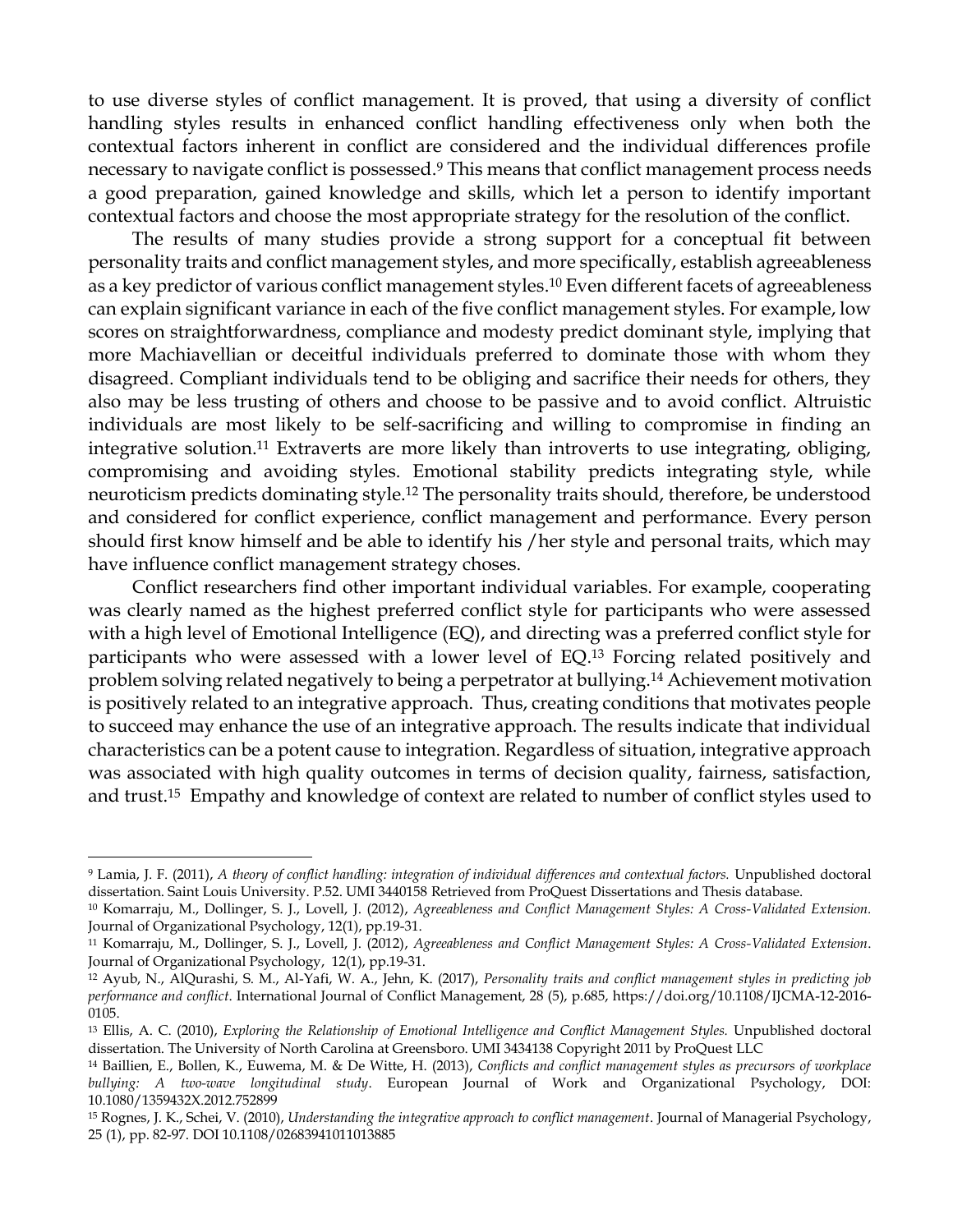conflict handling effectiveness. <sup>16</sup> Individual characteristics (empathy, political skill, and need for cognition) together with situational (contextual factors) mediate the effect of number of conflict styles used on effective conflict handling. <sup>17</sup> One of important findings of such studies is that the direct and indirect effects of individual differences on conflict handling effectiveness are unstable when viewed as individual components. However, when these individual differences are aggregated and viewed as a system through which individuals channel their efforts during conflict direct and indirect effects on conflict handling effectiveness become apparent. <sup>18</sup> Therefore, conflict is a complex process that requires a mastery of both individual and contextual factors.

Practitioners suggest various forms for group training or individual learning: exercises, reflections, case studies to improve conflict style awareness and effectiveness. For example, case studies in form of vignettes are useful to comprehend and consider a variety of possible process designs based on the situation presented in a case. Reflecting on personal conflict management styles and adopting a positive attitude to personal and professional development is also one of the tools that are most helpful in managing conflict. <sup>19</sup> One of very important tools is simulation that can be based on real life cases or using pseudo-reality approach. The core principles to be included in training through simulations are: focus on preparation with stakeholder analysis to deepen understanding of self, other party, and context or situation; apply and model a collaborative process throughout the simulation. <sup>20</sup> Conflict coaching also seems to be one of useful tools to increase constructive behavior skills and to improve conflict style.<sup>21</sup> The variety of possible tasks for improvement of conflict management skills proves, that these skills may be developed by trainings and self-education.

It may be concluded that all five conflict styles serves well in different situations, as there is no "one fits all" style. Still in academic community interpersonal relationship conflicts are complex and require finding a balance between different interests, in many cases what can be most effectively done by collaboration of the parties to a conflict.

#### **3. INTEGRATED INDIVIDUAL FACTORS OF EFFECTIVE CONFLICT MANAGEMENT AND MODEL FOR CONFLICT MANAGEMENT COMPETENCES**

Every person enjoys a set of individual characteristics, which make him unique. This diversity in society is a big value because it enables us to reach the synergy effect by combining different traits in fulfilling certain tasks or finding solutions for some problems. The scientific research literature describes different individual and organizational factors of effective conflict management. Oore, Leiter, LeBlanc (2015)<sup>22</sup> integrated psychological research literature across

 $\overline{a}$ 

<sup>16</sup> Lamia, J. F. (2011), *A theory of conflict handling: integration of individual differences and contextual factors.* Unpublished doctoral dissertation. Saint Louis University. p.44. UMI 3440158 Copyright 2011 by ProQuest LLC

<sup>17</sup> Ibid, p.50. <sup>18</sup> Ibid.

<sup>19</sup> Siew, N. M., Jones, S. (2018), *Training approaches for improving school managers' conflict resolution skills: A case study.* Problems of Education in the 21st Century, 76(5), pp. 720-735.

<sup>20</sup> Fisher, J., Fisher-Yoshida, B. (2017), *Educating Negotiators: Using Theory, Practice, Case Studies, and Simulations in an Integrated Learning Experience.* Negotiation and Conflict Management Research. 10 (4), p.298. doi: 10.1111/ncmr.12104

<sup>21</sup> Bubbers, T. A. (2015), *Intensive conflict management training for managers in a health care facility*. University of Phoenix. Unpublished doctoral dissertation. ProQuest LLC (2016).

<sup>22</sup> Oore, D. G., Leiter, M. P., LeBlanc, D. E. (2015), *Individual and organizational factors promoting successful responses to workplace conflict.* Canadian Psychology, 56(3), pp.301-310. DOI 10.1037/cap0000032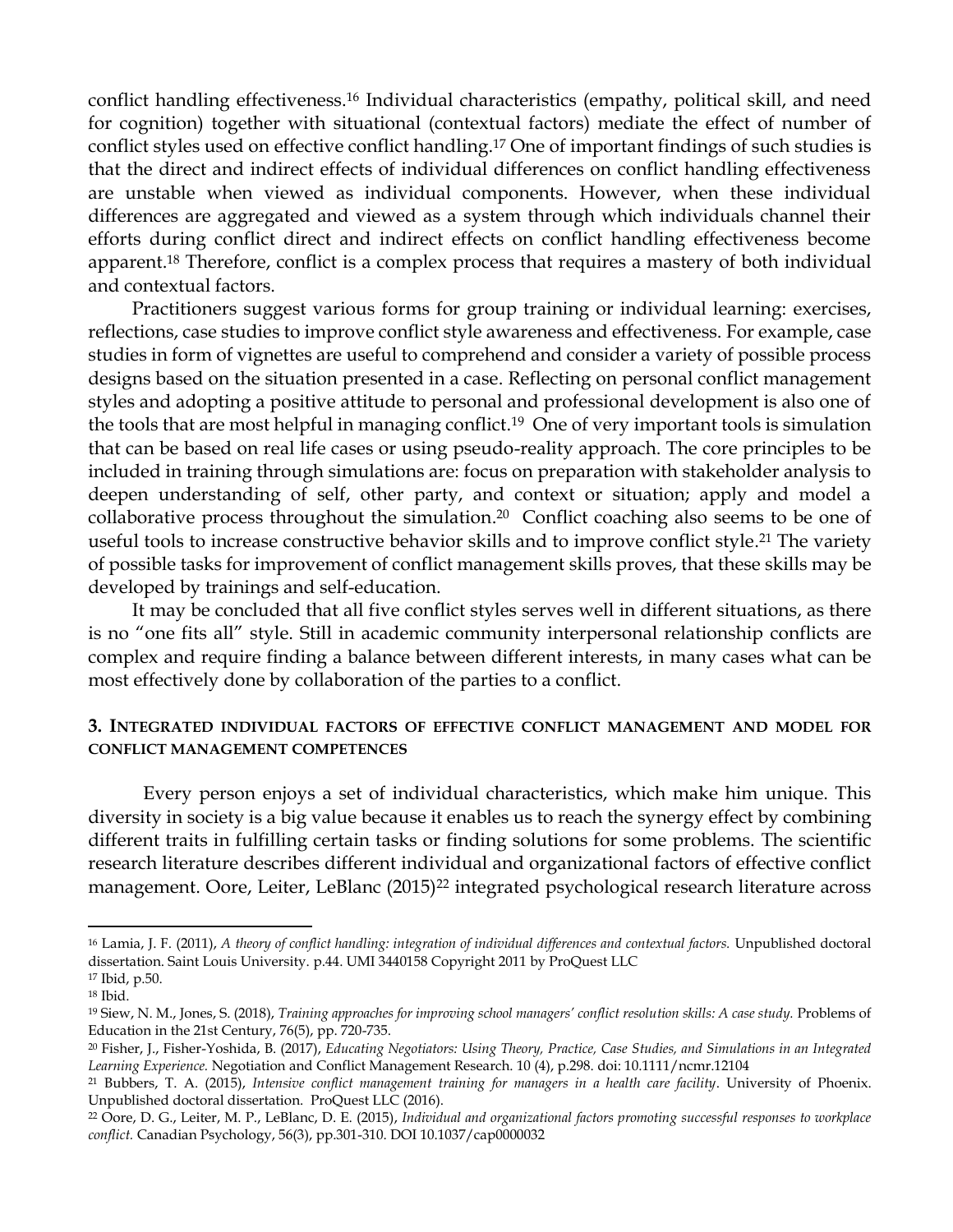social, personality, family and negotiation fields and identified four broad individual factors that allow to be successful in conflict:

**Cognitive flexibility.** Cognitive ability to move flexibly through various perspectives on the conflict situation, cognitive perspective taking, thinking of a conflict in increasingly abstract or distant terms facilitates generation out-of-the-box solutions. Perspective-takers use more collaborative and problem-solving approaches and seem to reduce the dyadic level of retaliation in the interpersonal interaction.

**A balance of self and other focus.** Jointly high self-interest and other-interest motivates a collaborative or integrative approach and lets do not miss joint opportunities for mutual benefit with other party. Satisfying self-interests and meeting one's own needs with concern for one's partner's needs let to maintain positive relationships.

**Emotional regulation.** Emotion regulation means exercising cognitive control to manage or redirect the impact of distractive emotions (such as escalated anger, aggression), and includes such tactics as attention deployment (distracting oneself away from emotions), reappraisal (reinterpretation or modification of emotion), suppression (inhibiting or tamping down feelings.

**A fit of person and their conflict approach to the context (person-conflict compatibility).**  The ability to either choose to react in situations that have a good fit between one's habitual conflict handling tendencies and the environment, or to flexibly adapt one's behavioral approach to best match the other person or specific conflict situation, to make wise choices about when to apply which conflict management strategy.

These factors (perspective-taking, focusing on both one's own and other party's interests and needs, mastery to choose appropriate conflict style that fit to the conflict situation, and emotion regulation) can be improved through conflict management training. This can be reached through special training course, workshops, and individual learning.

One of recent models for conflict management competences and skills is proposed by Peter T. Coleman. <sup>23</sup> This framework describes Conflict Intelligence and Systemic Wisdom as metacompetences for engaging conflict. Conflict intelligence is the set of competences and skills used to manage different types of normative conflicts in diverse or changing situations effectively and constructively. The author states that "…the meta-competency of conflict intelligence can be particularly useful for addressing the vast majority of more straightforward, negotiable, or manageable interpersonal and intergroup conflict dynamics we face in our normal daily lives". 24

According to Coleman, core competences of conflict intelligence are:

 $\overline{\phantom{a}}$ 

**Self-knowledge and regulation.** Knowing and managing your-self in conflict. This can include awareness of cognitive, motivational, moral and action orientations to conflict situations that guide one's conflict behaviors and responses. Conflict intelligence requires adequate selfregulation in conflict, or the ability to inhibit impulsive, automatic, or "hot" emotional responses to conflict.

**Constructive conflict resolution.** Understanding the constructive and destructive potential of conflict and developing the knowledge, attitudes, and skills for constructive resolution. Constructive conflict resolution requires understanding the constructive and

<sup>23</sup> Coleman, P. T. (2018), *Conflict Intelligence and Systemic Wisdom: Meta-Competences for Engaging Conflict in a Complex, Dynamic World*. Negotiation Journal, 34 (1), pp. 7-35. doi 10.1111/nejo.12211 <sup>24</sup> Ibid.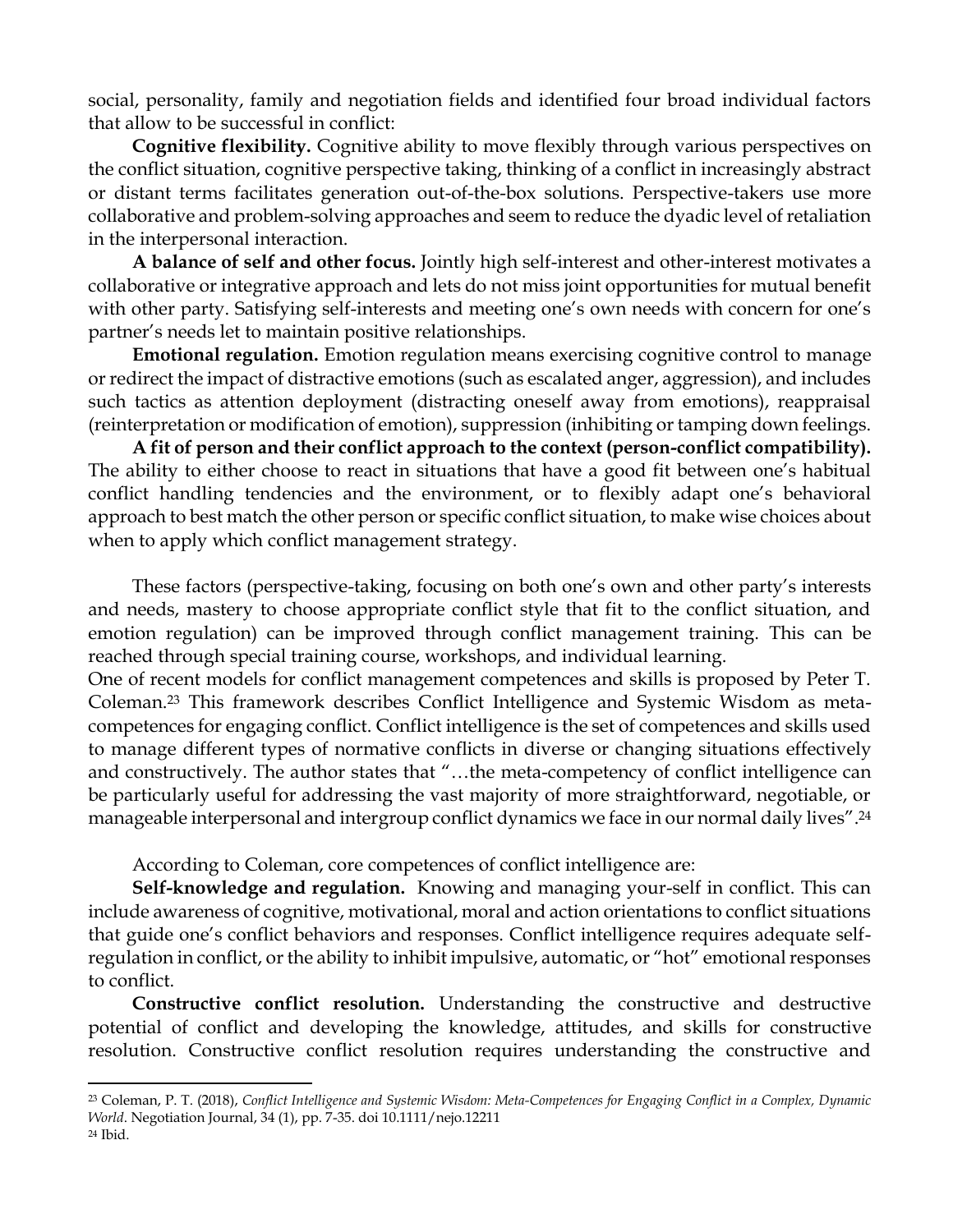destructive potential of conflict, its dynamic nature, and one's own preferences and tendencies for conflict resolution. The basic skills include effective listening, perspective taking, probing for needs and interests, establishing rapport, focusing on similarities and common ground, reframing issues at a needs level, and generating creative and integrative solutions.

**Conflict optimality.** The capacity to navigate between different or competing motives, and emotions, and combine different approaches to conflict to achieve desired outcomes.

**Conflict adaptivity.** The capacity to employ distinct strategies in different types of conflict situations in a manner that achieves goals and is fitting with demands of the situation.

To sum up, individual traits of a person are inevitably important for the effective conflict management. Every individual should now well himself and in the process of self-knowledge he or she need to evaluate his / her cognitive ability, balance of self and others focus, emotional regulation and ability to adapt to the context of the conflict. In fact, these factors are reflected in one of the latest model of conflict management competences, widely known as conflict intelligence, which might serve well for students, willing to improve.

#### **4. BUILDING MORE COLLABORATIVE APPROACH TOWARDS CONFLICT RESOLUTION BY MOVING THE CONFLICT RESOLUTION FROM POSITION TO THE INTERESTS OF THE PEOPLE**

Collaborative style of conflict management presents a win-win perspective, which means the highest satisfaction of interests of both parties. This style, as it was mentioned before, reflects best a high concern for both self and others. One of the most effective tools, which may be adopted for the collaborative conflict management style, is finding out he interests of the parties to a conflict instead of dealing with their positions. This is a classical idea leads students to understanding that certain positions often reflect only one of the possible ways to satisfy the interests of the parties. On contrary, managing the conflict in the level of position, means minimum the necessity to compromise, which in some situations may not satisfy parties, as they are not allowed to full satisfaction of their interests.

Positions a widely understood as a proposal or point of view that is adapted, or a demand, what is brought by one party to the other in a conflict. It might be, for example, demand to change a supervisor, as previously he or she did not provide sufficient help in preparing final thesis. Interest is something for which one feels concern or in which one has a stake. In conflicts, interests are those real or perceived personal or corporate requirements from which goals and objectives are derived. <sup>25</sup> Interests may be described as a goal of a person, which he is willing to achieve in a conflict. Interests are the most easily accessible or observable type of need and lie to the heart of most negotiations. <sup>26</sup> Interest reflects the answer to the question why party to a conflict needs such an outcome as it was stated. In case of our example, the answer may vary from the poor communication with a supervisor to the insufficient competence or knowledge of the supervisor. Every answer predicts new different possible solutions to this problem.

According Roger Fisher and William Ury, reconciling interests rather than positions works for several reasons. For every interest there usually exist several possible positions that could satisfy it.<sup>27</sup> Going back to the example of the necessity to change the scientific supervisor, it is

<sup>25</sup> Yarn, D. H. (1999), *Dictionary of Conflict Resolution*. San Francisco:Jossey Bass Publishers, p. 228.

<sup>26</sup> Mayer, B. (2012), *The Dynamics of Conflict: A Guide to Engagement and Intervention*. 2nd ed. San Francisco: Jossey Bass, p.22.

<sup>27</sup> Fisher, R. and Ury, W. (1981) *Getting to Yes*. Boston: Houghton Mifflin, p. 24.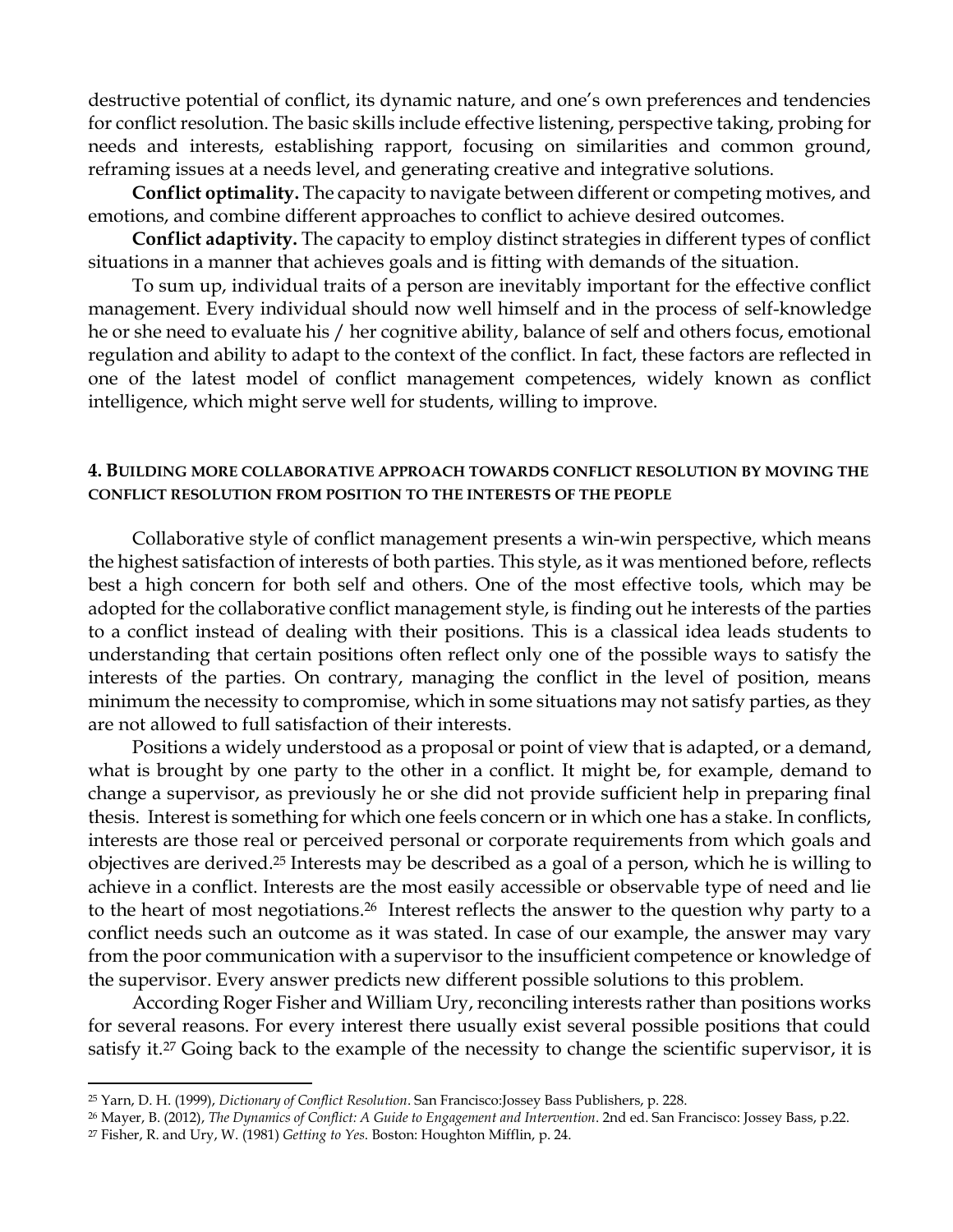predictable, that the interest of the student is to get help in writing his thesis. It might be achieved not only by changing supervisor, but as well as changing the communication with current supervisor or appointing an additional consultant in the process. All these three solutions are oriented towards the satisfying the interest of students, but enjoying such variety instead of one primary position opens widely the gates for solution which would serve best for student, supervisor and the university management. It should be agreed, that reconciling interests rather than compromising between positions also works because behind opposed positions lie many more interests than conflicting ones. <sup>28</sup> As positions presents a narrow and one person's interests-oriented solution it takes the parties to an impasse, which is often is difficult to overcome. Looking behind the positions broader our perspective and empower people to see other options, which may be better solutions taking into consideration the need to find a balance between the interests of both parties to a conflict. It should be denied that opposite position always means opposite interests. Members of certain society, or in our case of university community, often share the same interests and values, especially in universities as it come to the quality and environment of the studies.

Conflict parties often experience conflict at different levels. A challenge practitioners face in the particular conflict is to determine what level of interests and needs best explains a conflict. It is worth to remind that not necessarily people are ready to talk about their interests in the concrete situation. As positions reflects the most common means of fixing the problems in certain environment, bringing people to their interest may require additional efforts and their motivation. Roger Fisher and William Ury admit that as position is likely to be concrete and explicit; the interests underlying it may well be unexpressed, intangible, and perhaps inconsistent. These legendary negotiations experts suggest using questions "why" and "why not" for the clarification of the interests. <sup>29</sup> The question "Why" is helpful for getting information on the desired result of both of the parties. The answers to the question "Why not" may lead us to the better understanding, why our suggested decision is not suitable for other. If we fail to look at the deeper level of interests, we are likely to end up working on the wrong issues and overlooking some important areas of mutual concern. <sup>30</sup> Knowing this information and being able to see the underlying interests of the parties is a key to the setting up the criterions of the win-win solution, which may be achieved in the further process of conflict management. While interplay of cooperation and competition is always present in interpersonal interactions, how we engage in this process and the strategies we use to respond to them are more complex, varied, and inconsistent than choosing a cooperative or competitive response.<sup>31</sup> People face in addressing the cooperative and competitive elements of all contextual interactions, and it is so important to be aware of it, and be nuanced, realistic and effective in various interpersonal communication during conflict management.

<sup>28</sup> Fisher, R. and Ury, W. (1981) *Getting to Yes*. Boston: Houghton Mifflin, p. 24.

<sup>29</sup> Ibid, p. 25.

<sup>30</sup> Mayer, B. (2012). *The Dynamics of Conflict: A Guide to Engagement and Intervention*. 2nd ed. San Francisco: Jossey Bass, p.23.

<sup>31</sup> Mayer, B. (2015). *The Conflict Paradox: Seven dilemmas at the core of disputes*. San Francisco: Jossey Bass, p.48.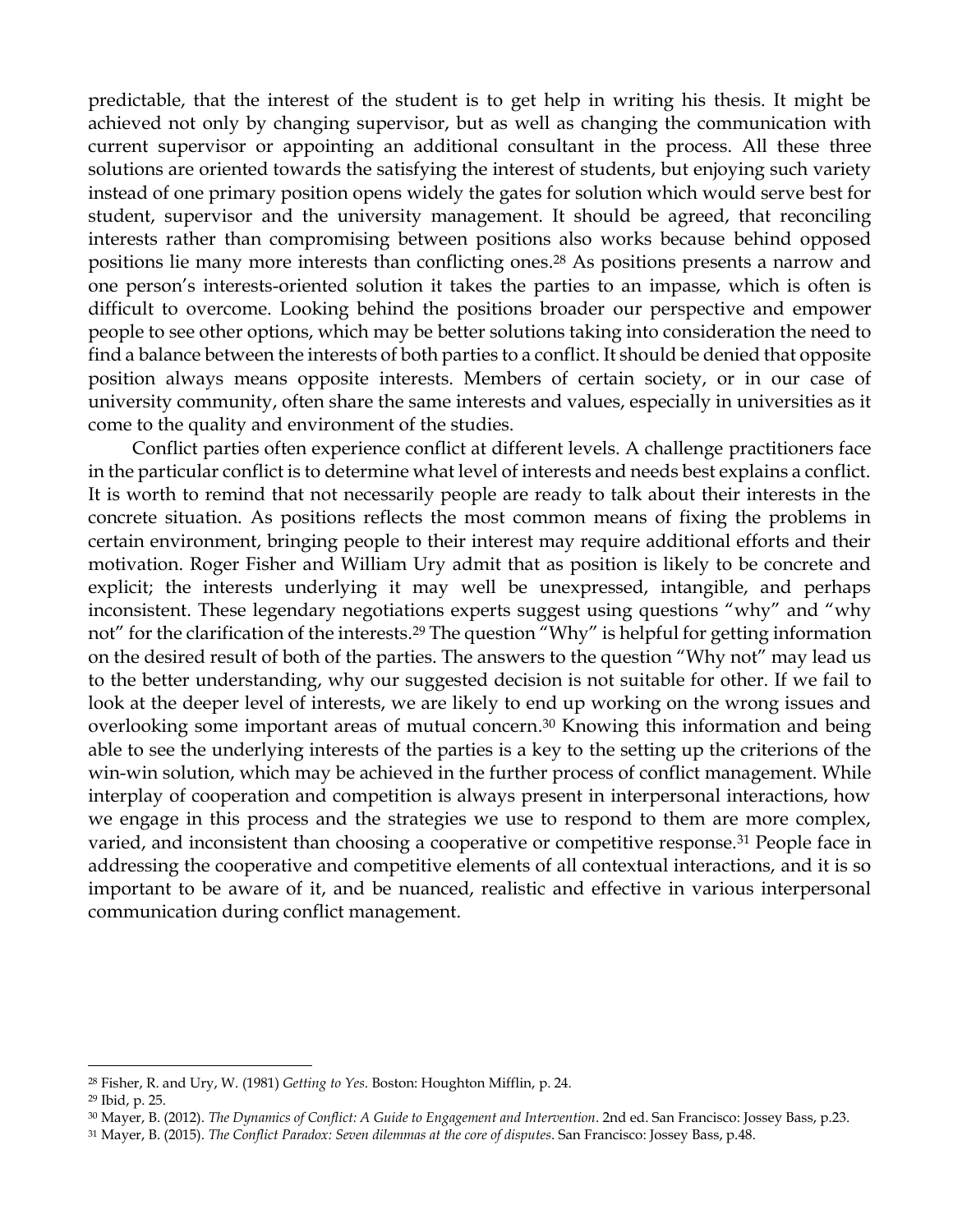#### **5. CONCLUSIONS**

Classical model of conflict management styles (competing, collaborating, compromising, avoiding, and accommodating) remains a suitable tool for the better self-knowledge and improvement in conflict management. All these styles serve well in different situations, as there is no "one fits all" style. Still in academic community interpersonal relationship conflicts are complex and require finding a balance between different interests, what in many cases can be most effectively done by collaboration of the parties to a conflict.

It should be admitted that individual characteristics of a person are inevitably important for the effective conflict management. Every individual should now well himself and be able to evaluate its conflict intelligence and main directions for improving it.

One of the popular tools for improving the conflict management skills and building more collaboration-oriented style of conflict management is a classical interests-based approach. Positions as a clear demand statement should be changed to interests, which reflect the aim of a person in a conflict. Managing conflict in interest level opens broader perspective for collaboration as not all interests of opposite parties are competing.

Development and integration of conflict management approaches that involve understanding and employing conflict resolution skills in context, contextualizing conflict management decisions can help to reach the goal of expanding and enhancing capacities to manage and transform conflicts more effectively. People are sensitive about engaging in conflict and managing conflict differently because of situational constraints and personality characteristics of conflict parties. Educators can encourage students to manage conflicts differently depending on whether interpersonal relationships or other outcomes matter more in any given situation. Similarly, university staff and conflict resolution practitioners who engage in conflict management trainings can also empower others to more effectively handle conflicts with the insights by sharing the different effects of distinct motives and frames.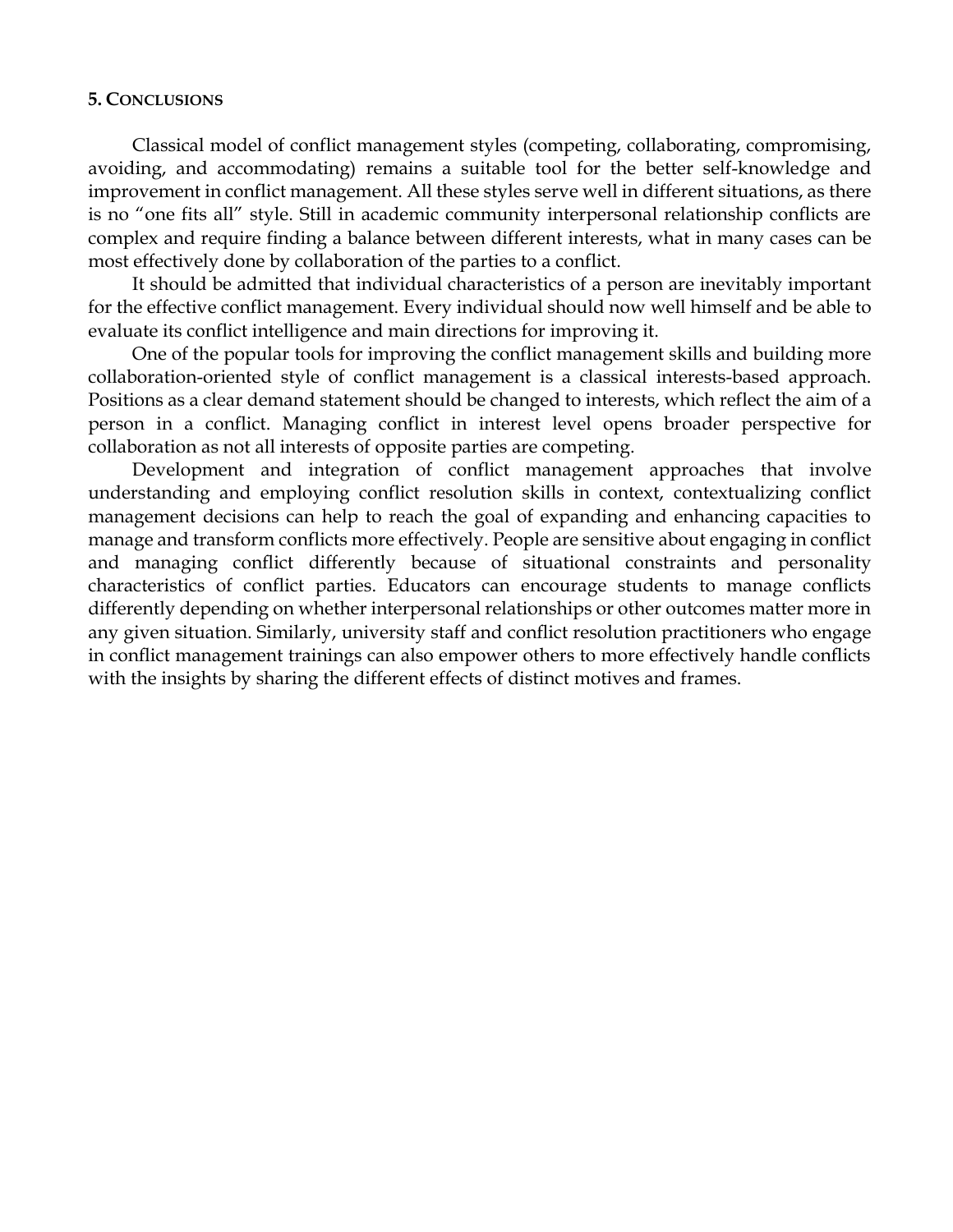#### **APPENDIX EXAMPLES FOR TRAINING ABOUT CONFLICT STYLES (CONFLICT MANAGEMENT STRATEGIES)**

## **1. Recognition of different conflict styles (Beatty, Barker Scott, 2004).**

It's Friday afternoon at 3:15, and your team meeting was supposed to start at 3:00. Everyone is present, except for Brenda, who is late again. The team has agreed that being on time for meetings is an important norm. At 3:25 p.m., she rushes in, apologizing for her tardiness and explaining that the computer ate her document.

### **Which of the following are members most likely to do?**

1. Ignore the problem and continue discussion.

2. Acknowledge the problem but do nothing to correct the situation.

3. Acknowledge the problem and attempt to solve it.

4. Acknowledge the problem, solve it, and discuss and agree on a procedure for dealing with similar problems in the future.

### **Explanation:**

*Avoiding.* Members choose not to confront or be involved. In the previous case, members would choose to ignore Brenda's tardiness, even though they are bothered by it.

*Accommodating***.** Members adapt or agree to satisfy the needs of others above their own needs. Here, members might choose to sympathize with Brenda and not raise the issue. As a result, Brenda will probably be late for the next meeting as well.

*Competing.* Members choose to satisfy their own needs by asserting, controlling, or resisting. Here, members would likely confront Brenda by telling her in no uncertain terms that her tardiness is unacceptable and dictate their expectations for the future: Be on time, or else.

*Collaborating***.** Members attempt to create mutually satisfying solutions through win-win strategies. Here, members would likely acknowledge the problem, explore the causes, and work with Brenda to create a protocol that will meet the team's needs and Brenda's as well.

### **2. The Five Styles in Action (McCorkle, Reese, 2018, p.121)**

Julia and Layla are assigned as roommates their freshman year. From different backgrounds, they have little in common. Soon their differences begin to surface, and conflict is inevitable. Julia asks if she can borrow a scarf from Layla, who agrees. Soon Julia is borrowing shirts, coats, and whatever else she wants without asking.

### **Explanation:**

If Layla is an *avoider,* she will suffer silently, think bad thoughts about Julia, and probably complain to friends. If Julia asks what is wrong, Layla will say she has to go study in the library and leave the room.

If Layla is an *accommodator*, she will say she doesn't mind that Julia borrows things. If Layla has a competitive style, she will confront Julia and demand that all her clothes be washed and never borrowed again.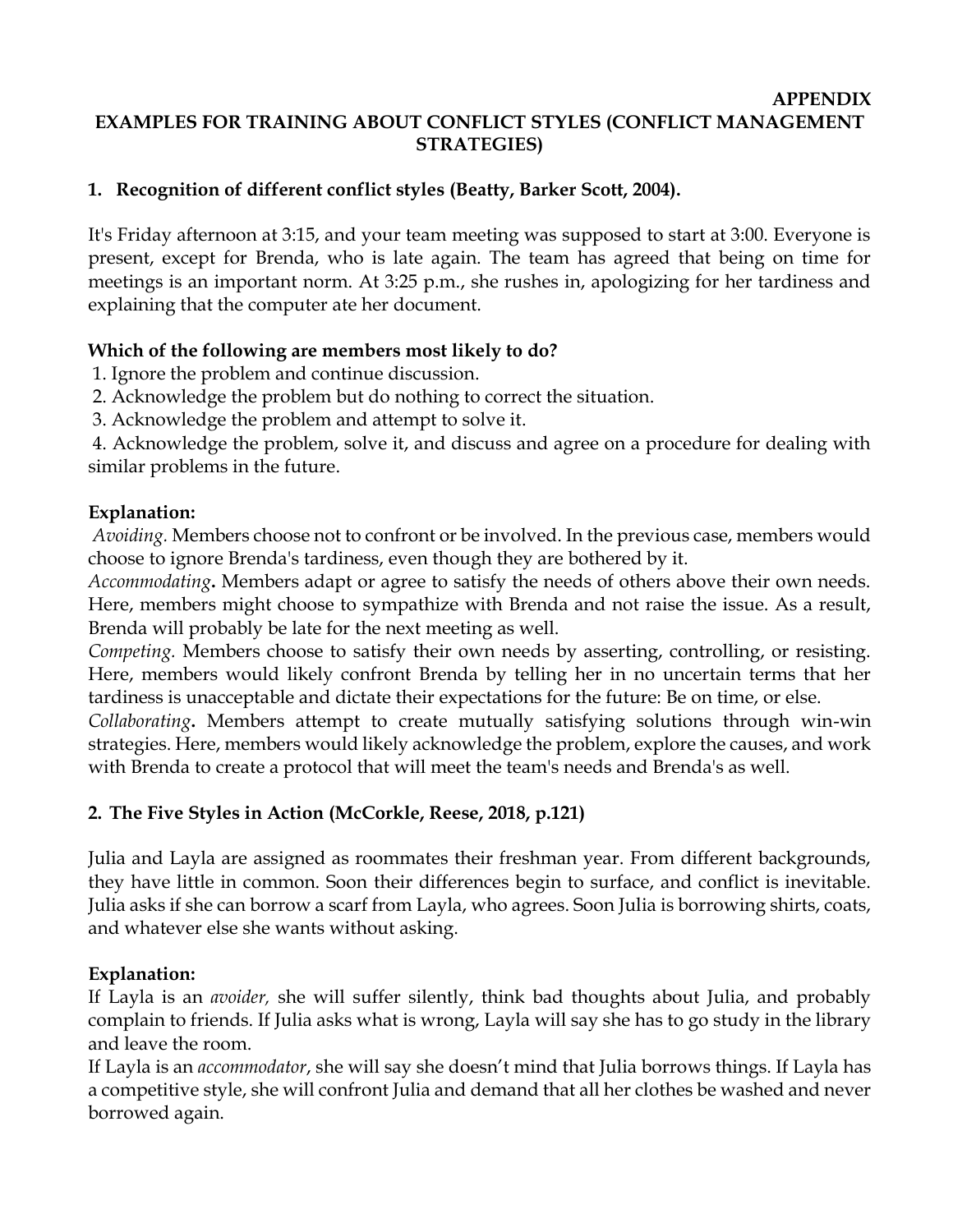If Layla uses a *compromiser* style, she will raise the issue of borrowing clothes with Julia. Then some middle ground will be sought. For example, the clothes can be borrowed if Julia asks every time in advance and washes and irons the clothes when returning them.

If Layla is a *collaborator*, she will ask Julia to sit down with her to discuss the roommate situation. She will frame the issue in a comprehensive way, asking what it means to be roommates and discussing each of their expectations. At some point, borrowing clothes will be discussed as part of the bigger picture.

# **3. Conflict behavior preferences (CB-Pref ) (Johnson, Hall, 2018, p. 560-561)**

## **Task:**

Please read the following scenarios. For each situation, read all of the potential responses you might have to the person described, and rank order each option from 1 (I would be most likely to behave this way) to 5 (I would be least likely to behave this way). The most preferred item should be given the rank of 1. Remember, this is what YOU WOULD do, not what you think is best to do. Try to honestly depict how you would behave in each situation. There are many ways to handle conflicts, and several ways may be equally good or bad for a given situation. In general, there is no one correct way to handle a conflict. Some ways may be good in some situations and not good in others. If the situation is one you have not experienced or are unlikely to experience, you should still imagine being in that situation or one very much like it.

(1) You have gotten into a heated political debate with your friend. As you voice your opinion, you feel that your friend is not open to what you have to say about the subject because they continue repeating their same argument over and over. Alternatively, your friend feels that they are open to your opinion but they have not been persuaded so their position has not changed:

 $\checkmark$  You continue to restate your beliefs until it seems like your friend is beginning to yield to your opinions. You really want to persuade them to adopt your viewpoint (*force*).

 $\checkmark$  You tell them you understand their position and suggest your opinions really are not so different. You would rather not continue arguing (*avoid*).

 $\checkmark$  You give up arguing and tell the other person you understand their viewpoint. You may even decide to give up and simply agree with them (*yield*).

 $\checkmark$  You emphasize that there is some common ground between the two of you, and you point it out. You try to persuade the other person to accept that you have some points you agree on and accept that there are some points which you cannot agree on (*compromise*).

 $\checkmark$  You acknowledge that your friend's opinions are legitimate, but you tell them you would appreciate it if they would take some time to think about and really consider your position. You tell them you will also do the same (honestly consider their points) before you continue your discussion (*problem solve*).

(2) Your parents feel they do not see you often enough so they have asked you to visit this weekend. However, you are particularly busy this week and would prefer to relax during the weekend rather than travel to visit your parents. Your parents are upset because they are eager to see you, but you know you will be exhausted and visiting them would require a lot of effort on your part: